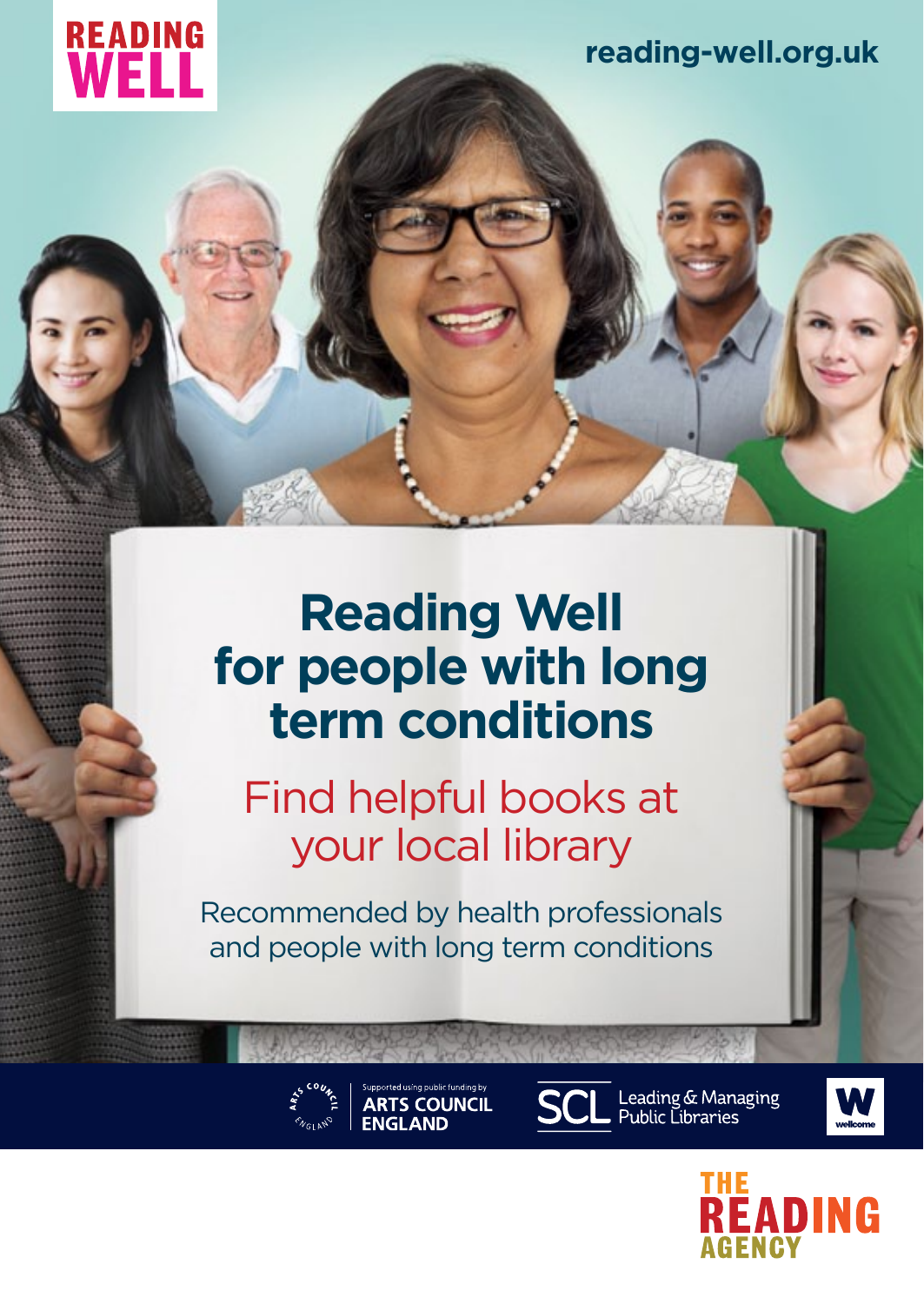# **Reading Well for long term conditions**

**Reading Well recommends books you might find helpful if you have, or are caring for someone with a long term physical health condition.**

Long term conditions impact on a person's life and require ongoing care and support. Examples of long term conditions include diabetes, heart disease, arthritis and chronic obstructive pulmonary disease (COPD).

Common symptoms associated with many long term conditions include pain, fatigue, sleep problems and low and anxious feelings.

Reading Well offers practical support to help you live well with a long term condition. The books provide information and

advice to help you understand and manage selected conditions and common symptoms. They also tell personal stories and provide practical support for family, friends and carers.

You may be recommended a title by a health professional. Look out for the books in your local library. They are free for anyone to borrow – take one home today.

## **How can books help?**

Some of the recommended books provide helpful information and self-management techniques. There are also personal stories about other people's experiences which may help you to understand your own. You can use the books on your own or with the support of a health professional. The health professionals involved in your treatment can also advise you on other help and support available.

# **How are the books chosen?**

The books have all been recommended by health experts and people living with long term conditions. They have been selected using guidelines and quality standards from NICE (National Institute for Health and Care Excellence) with advice from a range of professional organisations and support from the Coalition for Collaborative Care.

### **About the scheme**

Reading Well has been developed by The Reading Agency in partnership with the Society of Chief Librarians. The programme is funded by Arts Council England and the Wellcome Trust.

# **Joining the library**

It is easy and free to join your local library. Library book loans and borrower details are treated as strictly confidential. Some libraries may need proof of your name and address.

# **Also at your local library Other Reading Well lists**

You will find other Reading Well lists to help adults with common mental health conditions, people with dementia and their carers, and young people with their health and wellbeing.

#### **Other services**

You will also find information about local services and support groups as well as social and recreational activities such as reading groups. Make friends and enjoy yourself while sharing a good book. Ask about local reading groups in the library or visit readinggroups.org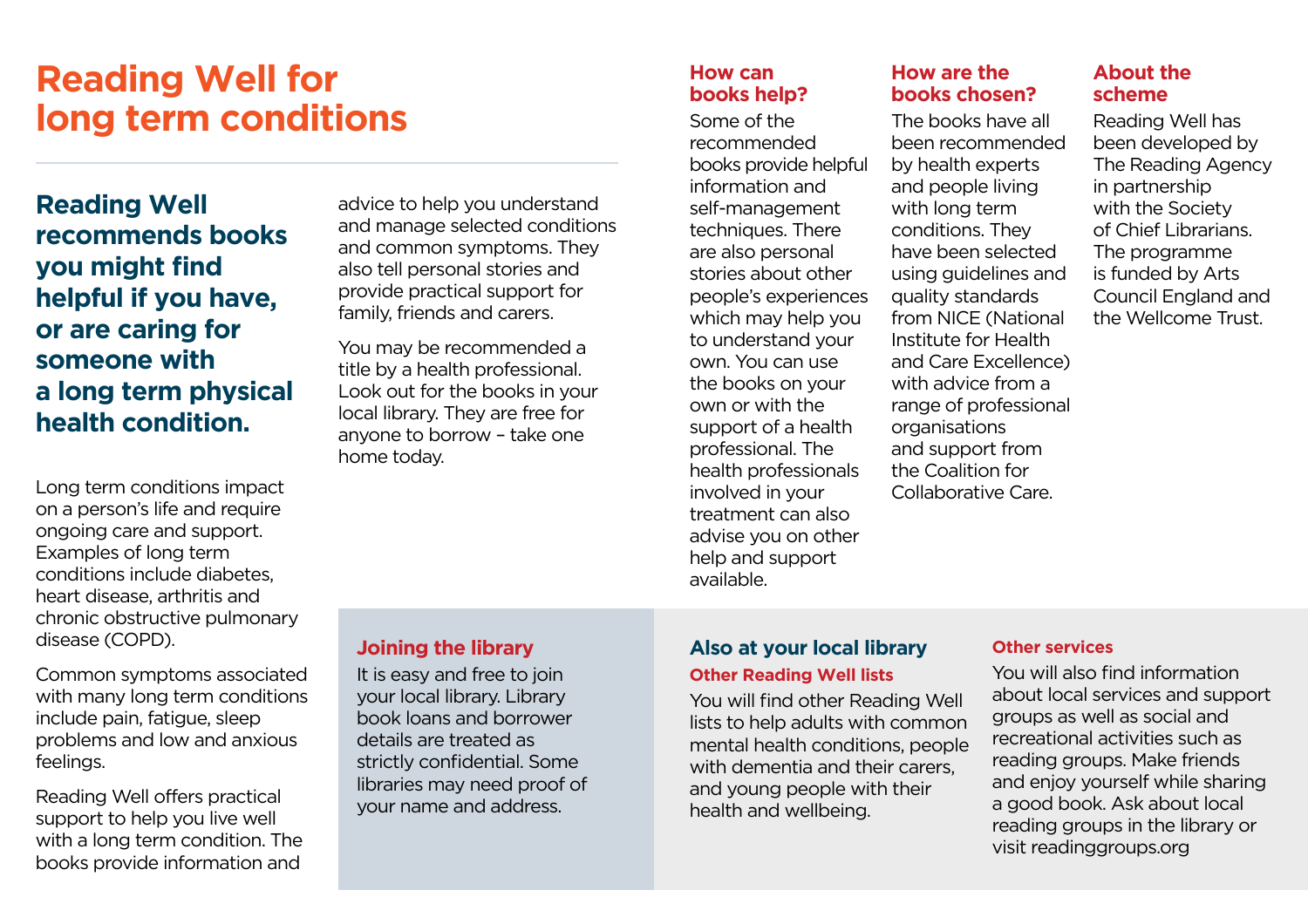# **Recommended reading list Selected long term conditions**

**Those in a Caring Role**

Jane Matthews *Robinson*

**Pain** 

#### **The Carer's Handbook: Essential Information and Support for All The Selfish Pig's Guide to Caring: How to Cope With the Emotional and Fatigue Fighting Fatigue: A Practical Guide to Managing the Symptoms of CFS/ME** Sue Pemberton & Catherine Berry *Hammersmith Books* **Overcoming Chronic Fatigue** Mary Burgess & Trudie Chalder *Robinson* **Manage Your Pain** Michael Nicholas, Allan Molloy, Lee Beeston & Lois Tonkin *Souvenir Press* **Overcoming Chronic Pain** Frances Cole, Helen Macdonald, Catherine Carus & Hazel Howden-Leach *Constable & Robinson* **Pain is Really Strange** Steve Haines & Sophie Standing *Singing Dragon* **Sleep problems An Introduction to Coping with Insomnia and Sleep Problems** Colin Espie *Robinson* **Mental health and wellbeing Coping with the Psychological Effects of Illness: Strategies to Manage Anxiety and Depression** Fran Smith, Robert Bor & Karina Eriksen *Sheldon Press* **Mindfulness for Health: A Practical Guide to Relieving Pain, Reducing Stress and Restoring Wellbeing** Vidyamala Burch & Danny Penman *Piatkus*  **How to Feel Better: Practical Ways to Recover Well from Illness and Injury** Frances Goodhart & Lucy Atkins *Piatkus* **Self-Management of Long-term Health Conditions** Kate Lorig *Bull Publishing* **Common symptoms General Support for relatives and carers**

**Practical Aspects of Caring for Someone**

Hugh Marriott *Piatkus*

#### **Diabetes Diabetes for Dummies** Alan L. Rubin *Wiley* **Diabetes: The Facts** David Matthews, Niki Meston, Pam Dyson, Jenny Shaw, Laurie King & Aparna Pal *Oxford University Press* **Type 2 Diabetes in Adults of All Ages** Charles Fox & Anne Kilvert *Class Health* **Heart disease Heart Attack Survival Guide**  Mark Greener *Sheldon Press* **Living with Angina**  Tom Smith *Sheldon Press* **Understanding and Dealing with Heart Disease**  Keith Souter *Summersdale* **Stroke Rebuilding Your Life After Stroke** Reg Morris, Malin Falck, Tamsin Miles, Julie Wilcox, Sam Fisher-Hicks *Jessica Kingsley Publishers* **Stroke: The Facts** Richard Lindley *Oxford University Press* **How I Rescued My Brain: A Psychologist's Remarkable Recovery from Stroke and Trauma** David Roland *Scribe UK* **Arthritis Arthritis: A Practical Guide to Getting On With Your Life** Chris Jenner *Robinson* **Arthritis: Exercise Your Way to Health** Paula Coates *Bloomsbury* **Bowel conditions Irritable bowel syndrome Irritable Bowel Syndrome: Answers at Your Fingertips** Udi Shmueli *Class Health* **Irritable Bowel Syndrome: Navigating Your Way to Recovery** Megan Arroll & Christine Dancey *Hammersmith Books* **Inflammatory bowel disease Go Your Crohn Way: A Gutsy Guide to Living with Crohn's Disease** Kathleen Nicolls *Singing Dragon* **Breathing difficulties Asthma: Answers at Your Fingertips** Mark Levy, Monica Fletcher & Soren Pederson *Class Health* **Chronic Obstructive Pulmonary Disease (COPD): The Facts** Graeme P. Currie *Oxford University Press*

The Reading Well for long term conditions list is only available for use as part of the Reading Well Books on Prescription scheme. Permission to use this resource by agencies not subscribing to this scheme should be sought from The Reading Agency.